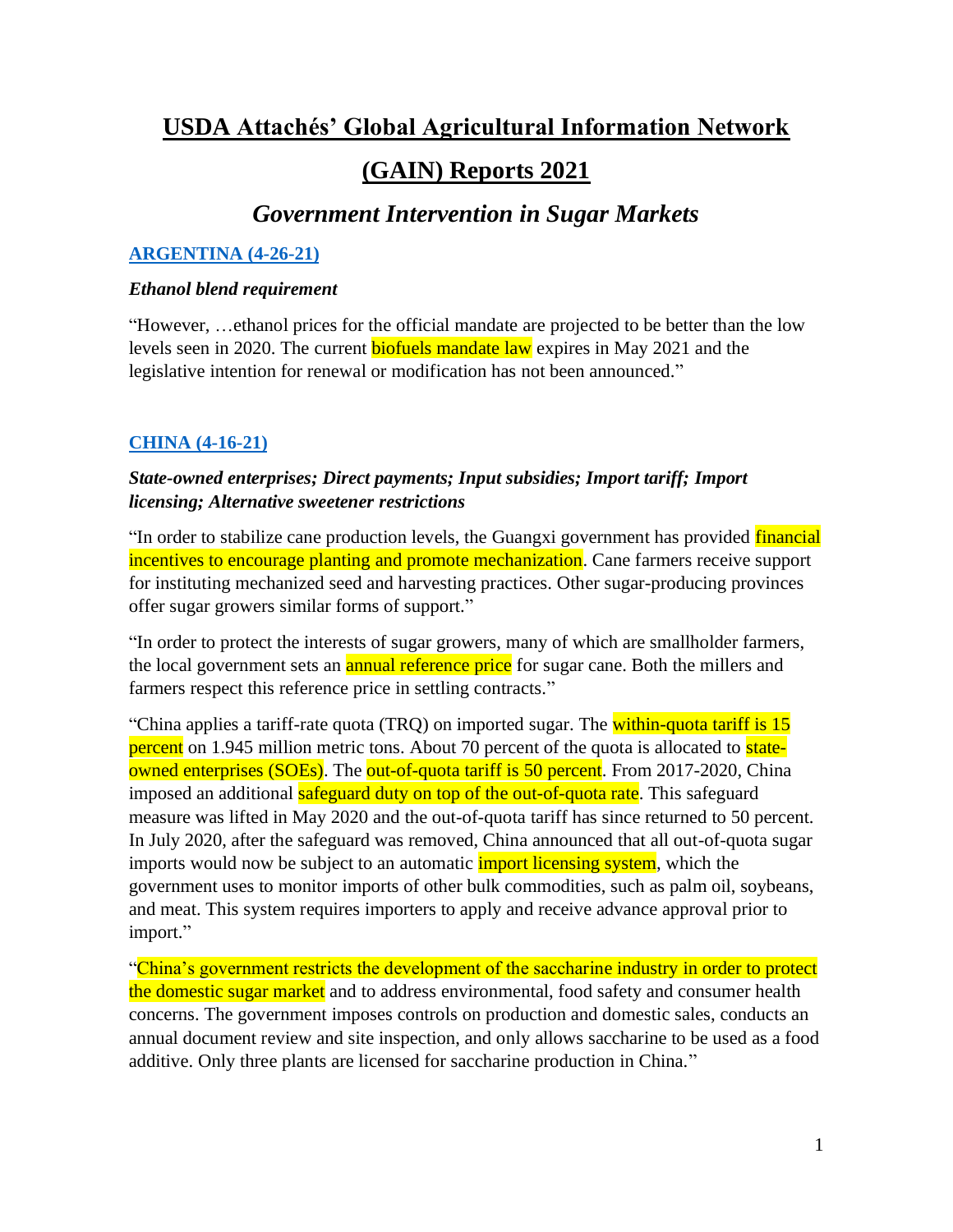#### **[COLOMBIA \(4-21-20\)](https://apps.fas.usda.gov/newgainapi/api/Report/DownloadReportByFileName?fileName=Sugar%20Annual_Bogota_Colombia_04-15-2021)**

#### *Price stabilization; Price band*

"Since January 2001, local sugar prices in Colombia are subject to a price stabilization system called FEPA. The Colombian government designed FEPA as a mechanism to protect local producers from fluctuations in international sugar prices. According to some academics, FEPA has succeeded in shielding domestic prices from international prices."

"Imports from outside the CAN(Agreement with Bolivia and Peru for duty-free trade preferences) are subject to a variable duty under the **price band system**. The basic duty rate on imports of raw and refined sugar from non-CAN countries is 15 percent."

## **[COSTA RICA \(4-19-21\)](https://apps.fas.usda.gov/newgainapi/api/Report/DownloadReportByFileName?fileName=Sugar%20Annual_San%20Jose_Costa%20Rica_04-15-2021)**

#### *Import tariff; Safeguard measures against Brazilian imports*

"By law, Costa Rican Sugar League (LAICA) is the *institution that regulates the relationship* between producers and millers. LAICA is also involved in the marketing and sales of sugar and sugar products for domestic consumption and for export."

"Imports have continued to grow despite the high tariff that protects the local industry"

"The sugar sector requested that the Costa Rican government impose additional duties on Brazilian sugar to limit import growth. As a result, the Costa Rican government imposed a safeguard measure in August 2020 raising the import duty by 27.68 percent to 72.68 percent on sugar imports."

#### **[ECUADOR 4-30-21](https://apps.fas.usda.gov/newgainapi/api/Report/DownloadReportByFileName?fileName=Sugar%20Annual_Quito_Ecuador_04-15-2021)**

#### *Price band system; Import tariff; Ethanol blend mandate*

"An example of government intervention in favor of Ecuador's sugar producers includes COMEX Resolution 030-2017 from December 2017, which effectively stops the preferential treatment (zero tariffs) granted to sugar imports from Andean Community members Colombia, Peru, and Bolivia. This Resolution established a quota for Colombian exports, with zero tariffs, up to 30,000 MT. All sugar imports from other Andean Community countries were made subject to the **Andean Price Band System**. In November 2018, Resolution 030 was replaced with COMEX Resolution 020-2018. Resolution 020 further restricted access to the Ecuadorian market by reducing the quota for Colombian exports to 17,229 MT."

"All-origin raw and refined sugar imports are assessed a 15 percent base tariff. In addition, countries are levied the Andean Price Band System's variable tariff. The variable levy for raw and refined sugar during the first half of April 2021 is set at 15 percent. Sugar imports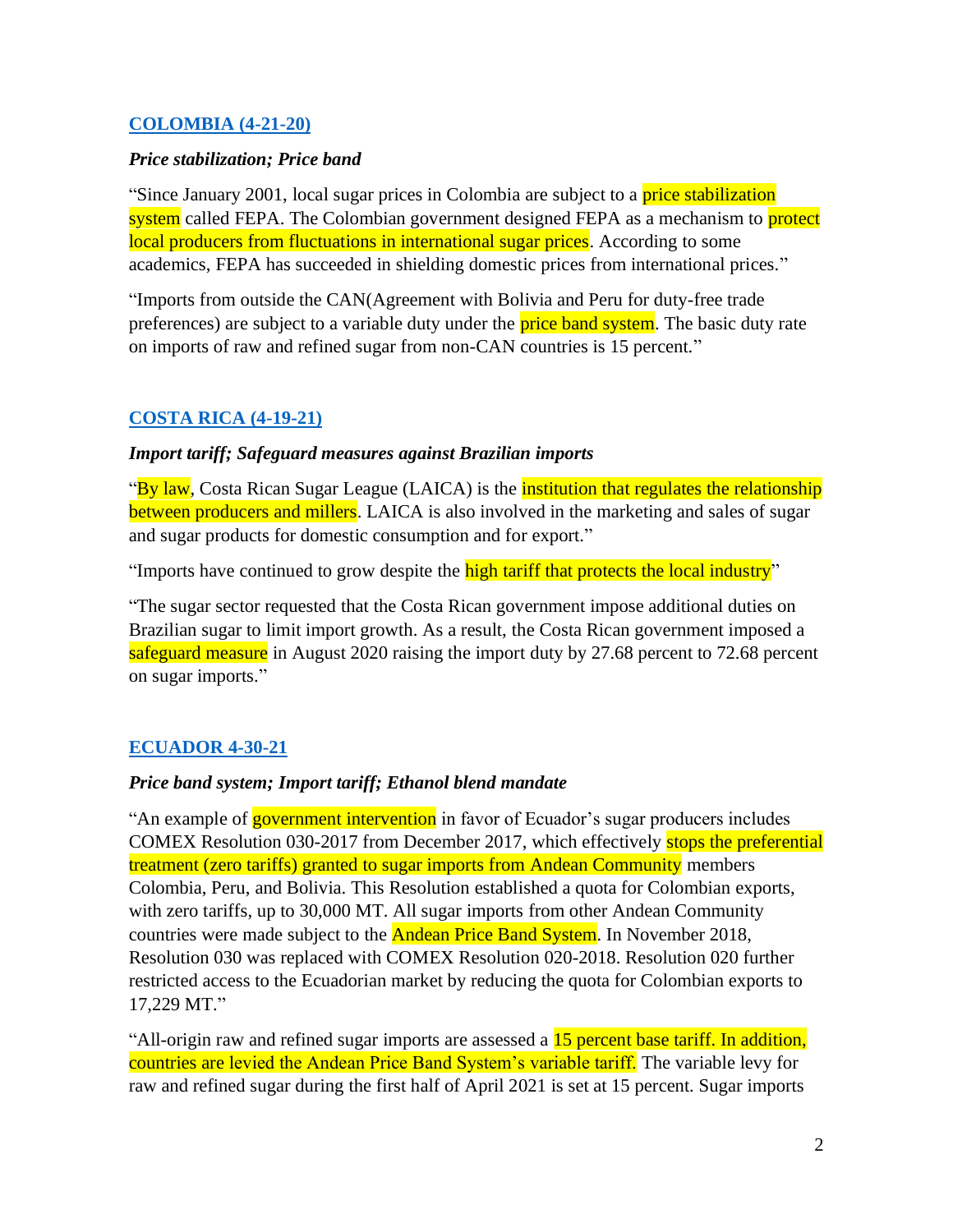have a World Trade Organization approved bound tariff rate of 45 percent, which includes price band-related duties."

"The Ecuadorian government is evaluating the inclusion of a higher rate of ethanol in the gasoline blend, from five percent to ten percent. Right now, gasoline blended with ethanol is sold in half of the country at the same price as "EXTRA" gasoline (88 octane)."

## **[EL SALVADOR \(4-8-21\)](https://apps.fas.usda.gov/newgainapi/api/Report/DownloadReportByFileName?fileName=Sugar%20Annual_San%20Salvador_El%20Salvador_04-15-2021)**

## *Price controls; Import tariff; Vitamin A enrichment requirement (non-tariff import barrier); Safety seal requirement*

"Under the national sugar law, [the] Salvadorian Sugar Council (CONSAA) is in charge of regulating the sector. CONSAA has a board of directors that includes members from the government, sugar producers, and sugar mills."

"Grower prices continue to be set according to the sugar content of the cane. In 2019, CONSAA agreed to increase the share of total sugar sales that producers receive from 54.5 to 56 percent, with the other 44 percent going to the sugar mills. The mills distribute this sales income among sugar producers based on the amount of sugarcane provided"

"The Government of El Salvador (GOES) imposes a 40 percent ad-valorem import tariff on all sugar. The bound rate is 70 percent, as the GOES considers sugar politically sensitive because it is an important driver of rural income and employment"

"The national sugar law states that all sugar sold locally must carry a safety seal provided by CONSAA."

"The GOES continues to require that all sugar sold in the local market be fortified with vitamin A."

## **[EGYPT \(4-13-21\)](https://apps.fas.usda.gov/newgainapi/api/Report/DownloadReportByFileName?fileName=Sugar%20Annual_Cairo_Egypt_04-15-2021)**

## *Government ownership; Price control; Food subsidies (consumption subsidy); Import control, ban and tax*

"In MY 2016/17, the government increased the sugarcane procurement price to EGP 620/MT (\$35.10) at the behest of the syndicate. The updated rate was 55 percent higher than the MY 2015/16 procurement price of EGP 400/MT. In 2019, the syndicate requested that the price be EGP 900/MT (\$57) but it was declined by the government. The current price of EGP 700/MT (\$44.53) is up by 13 percent as compared to the MY 2016/17 procurement price."

"In MY 2019/20, a new one-billion-dollar sugar beet investment project from the United Arab Emirates commenced and is still under construction. The Egyptian government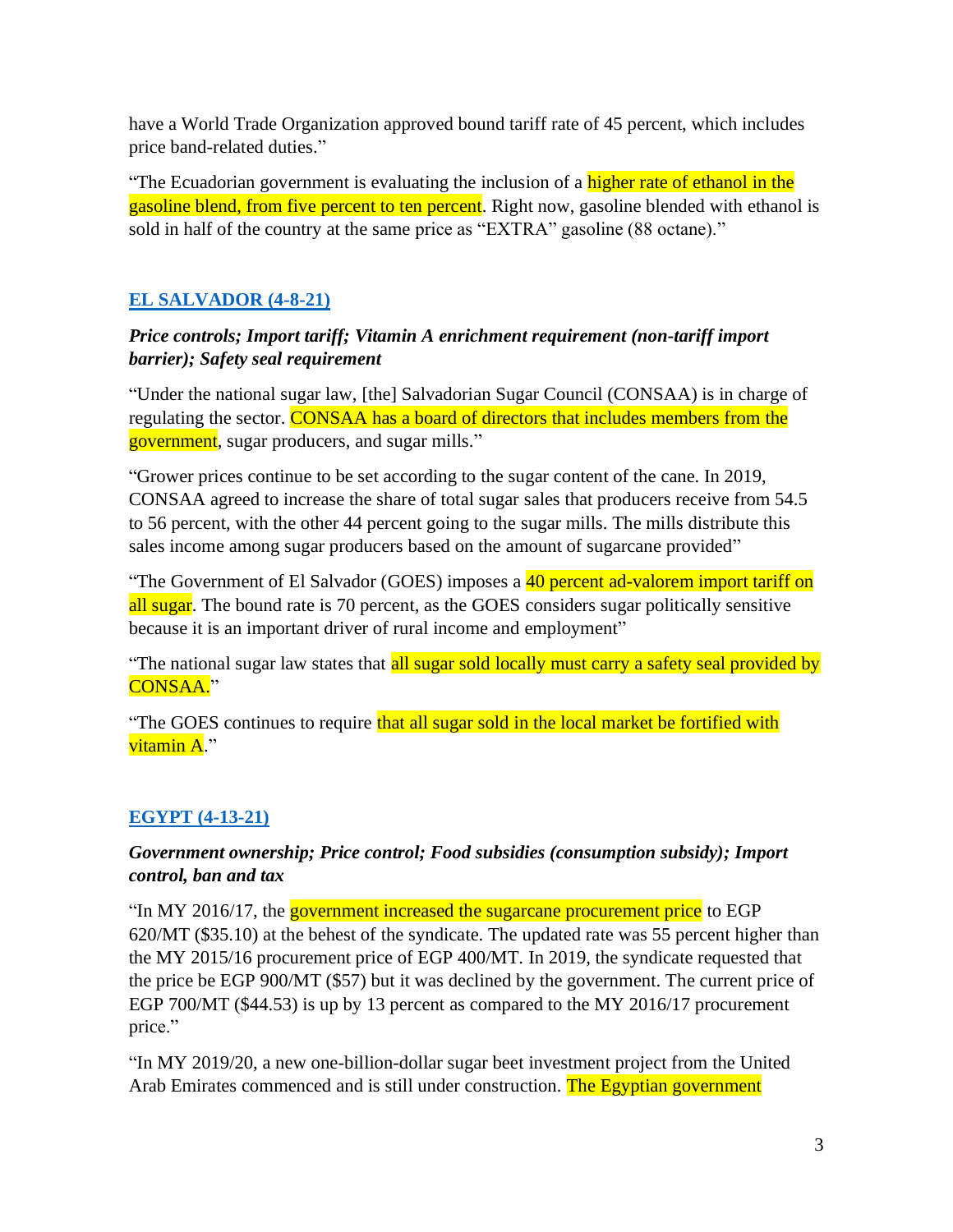allocated 180,000 feddans (76,000 ha) to the company for sugar beet production. The company is targeting the production of 450,000 MT of sugar beets in its initial phase."

"Every season, the Ministry of Agriculture and Land Reclamation distributes between 20-30 different [beet seed] varieties to avoid the risk of crop failure due to the susceptibility of a single variety to biotic or abiotic stresses."

"In Egypt, there are 15 sugar processors, eight processing sugarcane and seven processing sugar beet, plus one under development. All eight sugarcane processors are state-run companies affiliated with Ministry of Supply and Industrial Trade's (MoSIT) Holding Company for Food Industries (HCFI). Of the seven sugar beet processors, three are private sector and the rest are state-run companies. The processor under development will be private sector-owned."

"The Egyptian government in fiscal year (FY) 2020/21 (July-June) allocated 84 billion EGP (\$5.36 billion) to food subsidies. Of this amount, roughly 48 billion EGP (\$3.06 billion) alone is earmarked for the bread subsidy program (EGP  $15.65 = $1.00$ ). The other 36 billion EGP (\$2.3 billion) is for supply commodities (i.e. rice, cooking oil, sugar, beef, chicken,  $etc.$ )."

"The majority of sugar *imports are usually imported through the Egyptian Sugar and* Integrated Industries Company (ESIIC), which operates as a subsidiary of HCFI."

"In June 2020, the Ministry of Trade and Industry issued a decree to temporarily ban sugar imports, including refined and raw sugar, for three months, subject to renewal. The decision was renewed and is still in effect…Sugar importers declared however that they are still able to import, given that they obtain an import permit from the Ministry of Trade. This permission to import that the Egyptian government requires guarantees that sugar quantities are imported equally by a number of importers, and not monopolized by a few. Therefore, even with the ban on sugar imports, Post's forecast of imports remains unchanged. Imported sugar is subject to a 25 percent tax and a shipping cost of \$25/MT."

## **[ESWATINI \(4-15-21\)](https://apps.fas.usda.gov/newgainapi/api/Report/DownloadReportByFileName?fileName=Sugar%20Annual_Pretoria_Eswatini_04-15-2021)**

## *Government irrigation project (infrastructure subsidy); Single-desk marketing and exports*

"The Eswatini sugar industry is undergoing an expansion of area planted driven by new dams being built by the Eswatini Water and Agricultural Development Enterprise (Eswade). Eswade is a government company established by the Government of Eswatini in 1999 to facilitate the planning and implementation of large water and agricultural development projects including building dams and irrigation infrastructure that Government may assign. The impact of building dams and irrigation infrastructure is evident on the growth of area planted to sugar cane and production as shown on Figure 3."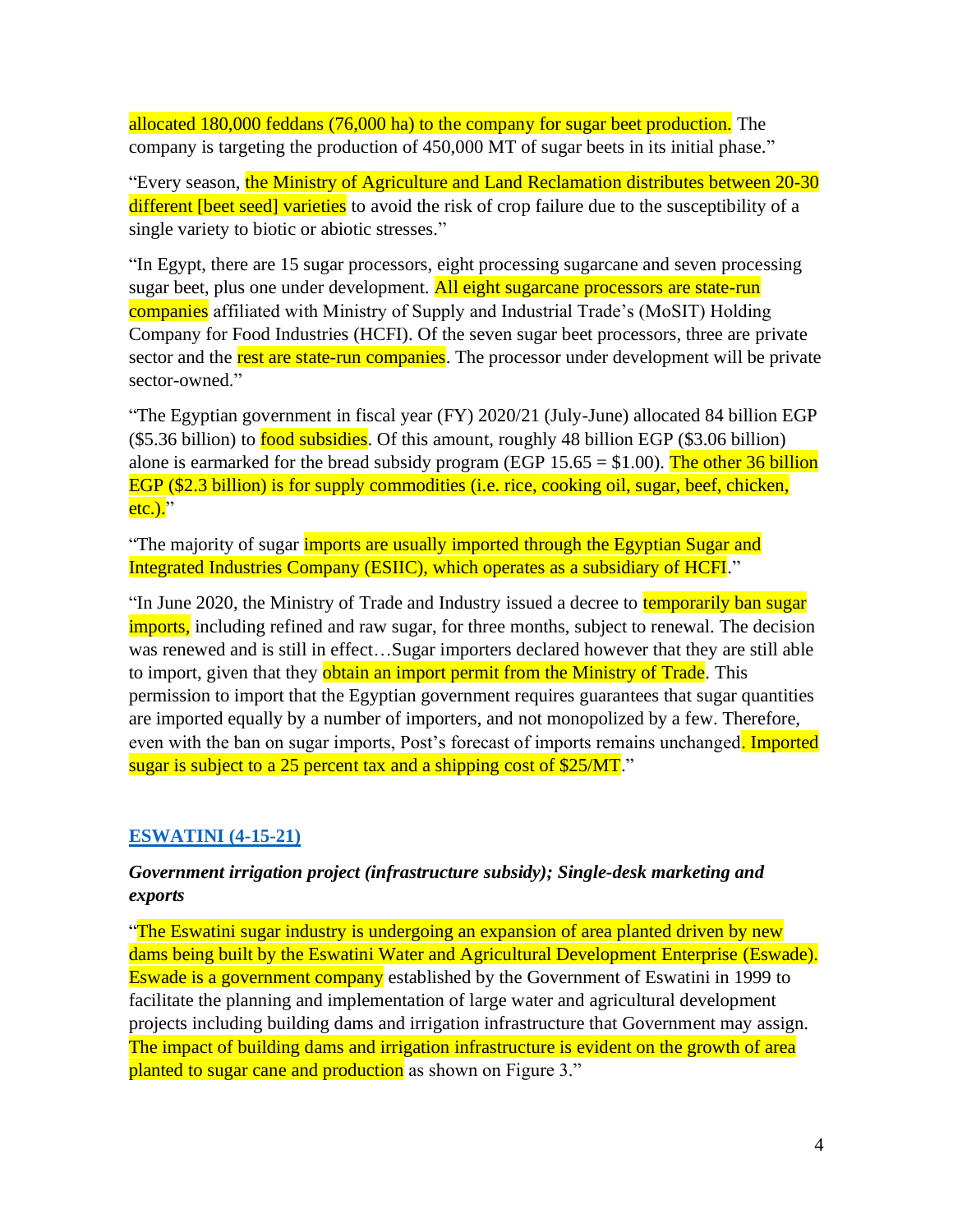"The Eswatini Sugar Association (ESA) is the highest decision making authority in the industry on common issues for sugar cane growers and sugar millers. **ESA provides support** services to the entire industry's value chain which includes marketing of all the sugar and molasses, agricultural research and extension, cane testing, warehousing and distribution, and policy advocacy."

"The Eswatini Sugar Association is responsible for exporting all the raw sugar produced in Eswatini."

"The Eswatini Sugar Association is responsible for the marketing of all the sugar (both raw and refined) produced in Eswatini. The revenue obtained through the sale of sugar and molasses is shared between growers and millers based on an agreed process and formula guided by the Sugar Act of 1967 and Eswatini Sugar Agreement. The Eswatini Sugar Association provides a rebate (discount) to value adding industries located within Eswatini to encourage and support domestic sugar sales."

## **[EU \(4-22-21\)](https://apps.fas.usda.gov/newgainapi/api/Report/DownloadReportByFileName?fileName=Sugar%20Annual_Brussels%20USEU_European%20Union_04-15-2021)**

#### *Coupled support payments to producers*

"For the sugar sector, it is expected that the voluntary coupled supports (VCS) from the previous CAP will be maintained to some level. Some members in the EP, supported by the International Confederation of European Beet Growers (CIBE), have suggested to revive the intervention storage for sugar given the continued sugar crisis since the end of the EU sugar quota regime in 2017. This led the EU sugar users association CIUS to publish a warning against reversing the EU sugar market liberalization because of the impact on the EU food industry."

## **[GUATEMALA \(4-21-21\)](https://apps.fas.usda.gov/newgainapi/api/Report/DownloadReportByFileName?fileName=Sugar%20Annual_Guatemala%20City_Guatemala_04-15-2021)**

## *Vitamin A enrichment requirement (non-tariff import barrier); Minimum price; Production goals; Export allocations*

"The Sugar Board of Guatemala, which includes representatives from the Ministry of Economy, sugarcane producers, and sugar mills, establishes production goals, sets sugarcane prices, and allocates the U.S. sugar quota to the different sugar mills. The allocation of the quota to each mill is based on past production, previous quotas, and milling capacity. Sugar in Guatemala is protected by Presidential Decree 15-1998 and its regulation through Presidential Decree 021-2000, making fortification of sugar mandatory for its consumption in Guatemala."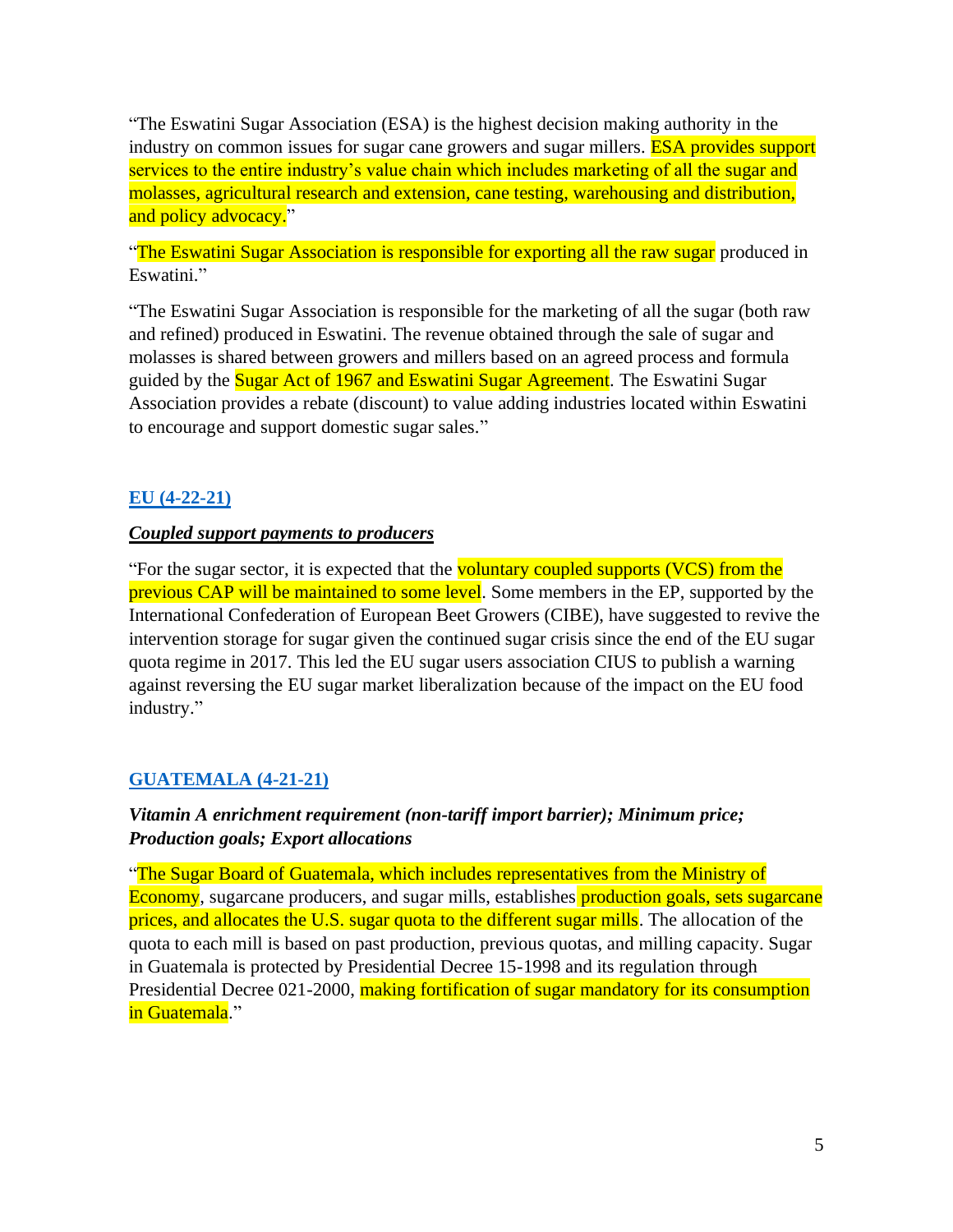#### **[HONDURAS \(4-20-21\)](https://apps.fas.usda.gov/newgainapi/api/Report/DownloadReportByFileName?fileName=Sugar%20Annual_Tegucigalpa_Honduras_04-15-2021)**

#### *Import tariff; Vitamin A requirement (non-tariff import barrier)*

"The *import tariff for raw sugar and plantation white (standard)* is 40 percent (consumption tax is not charged). The *import tariff for refined sugar is 15 percent plus a 15 percent* consumption tax. By law, quality restrictions require vitamin A to be added to sugar for human consumption, which is done by the Honduran sugar industry."

## **[INDIA \(4-15-21\)](https://apps.fas.usda.gov/newgainapi/api/Report/DownloadReportByFileName?fileName=Sugar%20Annual_New%20Delhi_India_04-15-2021)**

*Minimum federal price support; State price supports; Export subsidy; WTO challenge; Import tariffs; Stocks buffering; Government supported R&D and input subsidies; Ethanol mandate*

"The Union Cabinet increased the Fair and Remunerative Price (FRP) for sugarcane in MY 2020/2021 by Indian Rupees (INR) 10.0 (USD \$0.135 ) to a total of INR 285/quintal (100 kilograms) (USD \$3.80). There will be a premium of INR 2.85/quintal for each 0.1 percent increase in recovery over and above ten percent (see Press Information Bureau [PIB]). Sugar mill payment of the FRP sets cane prices paid to sugarcane producers. The FRP is determined based on recommendations of the Commission for Agricultural Costs and Prices (CACP) and after consultation with state governments and other stakeholders."

"The Government of India typically facilitates payments in a no-lien bank account, usually in a public/cooperative bank operated by the respective sugar mills. The banks credit the amount owed to farmers on behalf of the sugar mills against payable cane dues and any remaining balance is credited back to the sugar mills account."

"On December 16, 2020, the Cabinet Committee on Economic Affairs (CCEA) approved the MY 2020/21 sugar subsidy of USD \$475.8 million (INR 3,500 billion) to export six MMT of sugar under its Maximum Admissible Export Quota (MAEQ). The subsidy resulted in an export assistance of \$78.60/MT (INR 5,833/MT), a 44 percent drop over the MY 2019/20 export assistance of \$140.8/MT (INR 10,448/MT). The MAEQ subsidy covers marketing expenditures such as handling, quality upgrading, debagging, and other processing costs; internal transportation and freight charges including loading, unloading, and distribution services; and ocean freight (shipments to destination ports). Sugar mills typically direct credit subsidies to farmers' accounts for owed cane payments. The balance, if any, goes to the sugar mills accounts. The Indian Government provisioned a financial outlay of \$875 million last season toward the MAEQ. The reduced allocations coincide with the World Trade Organization (WTO) dispute settlement challenge over India's 2019 distortionary subsidies given to its sugarcane farmers"

"Effective February 6, 2018, India maintains a 100 percent import duty on white and raw sugar, and there is no export tax since March 20, 2018."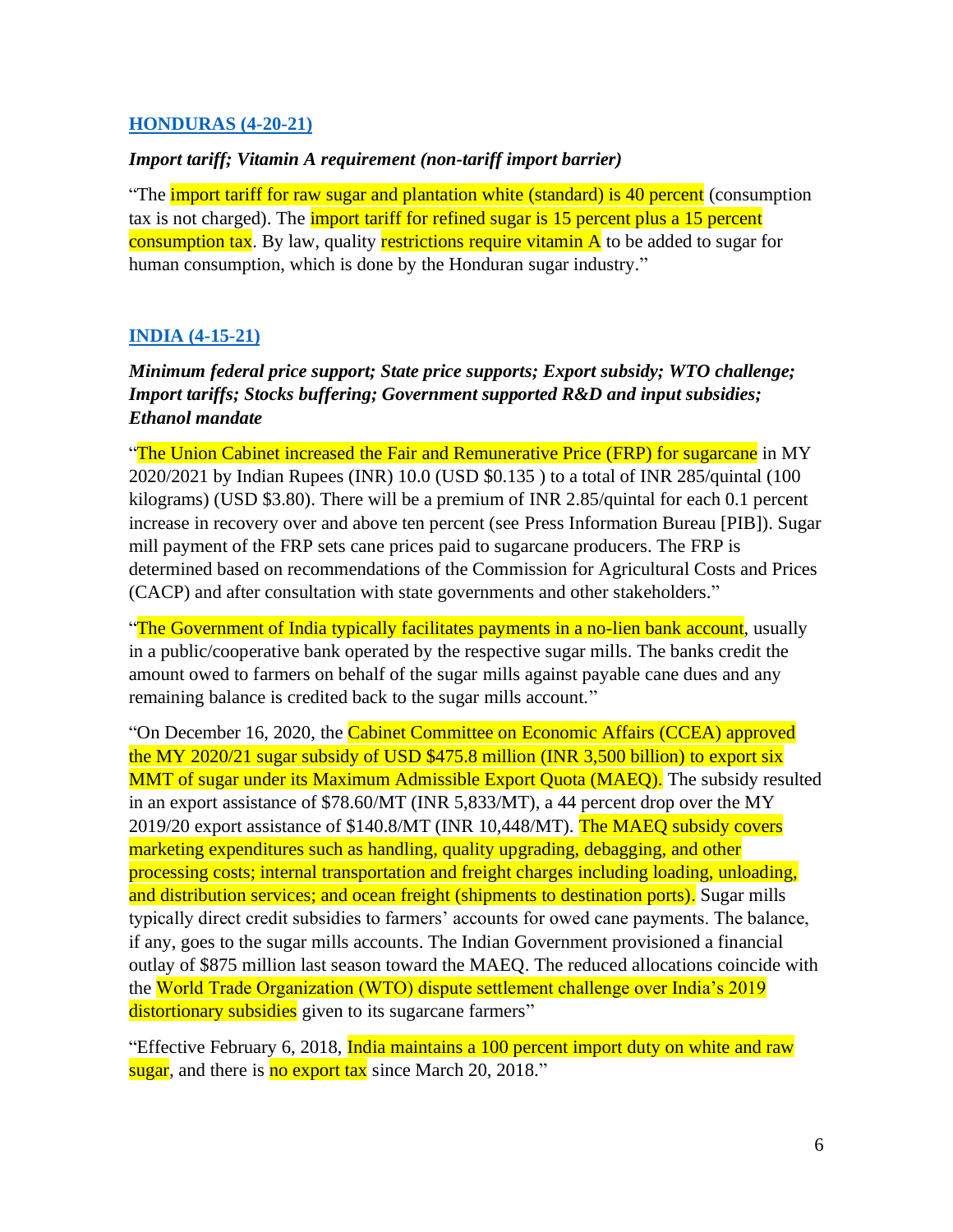"The Ministry of Consumer Affairs, Food and Public Distribution is responsible for the creation, implementation, and maintenance of the four MMT of buffer stocks for a one-year **period** starting August 1, 2019. Funds provided to the sugar mills as reimbursement of the carrying cost of the buffer stock are used for payments owed to farmers for cane supplied in the 2018/19 and 2019/20 sugar seasons and also for arrears of previous sugar seasons."

"To increase both yield and sugar recovery rates, the Government of India supports research, development, training of farmers, promotion of new varieties, and improved production technologies, including seeds, machinery, and pest management methods. The Indian Council of Agricultural Research conducts sugarcane research and development at the national level. At the regional and state level, agricultural universities, regional research institutions, and agricultural extension agencies support sugarcane growers in various capacities. State governments also support sugarcane growers through their own promotion policies."

"According to industry sources, the sugar industry remains under tight production controls by the state governments, which include sugar industry licensing, cane land reservation, minimum distance criteria, cane price formula adoption, specified cane procurement areas for sugar mills, and cane pricing."

"Consistent with India's 2018 National Biofuel Policy, the Indian government has advanced its 20 percent blending with gasoline (E-20) target by five years to 2025 from 2030. The ten percent (E-10) target ethanol blending rate in gasoline by 2022 remains in place. The blending rate for MY 2019/20 reached 5.2 percent. On December 30, 2020, the Government of India approved an interest subvention grant of \$626 million (INR 45.73 billion) to augment ethanol distillation capacity. Under the program, the federal government would bear the interest subvention for five years and finalize interest disbursements for five years, including a one-year moratorium against the loan utilized by project proponents from banks at an interest rate of six percent annually, or 50 percent of the rate of interest charged by the banks, whichever is lower."

## **[INDONESIA \(4-15-21\)](https://apps.fas.usda.gov/newgainapi/api/Report/DownloadReportByFileName?fileName=Sugar%20Annual_Jakarta_Indonesia_04-15-2021)**

## *Government controls and ownership; Reference prices; Import controls; Safeguard against fructose syrup*

"The timing and quantity of imported sugar is subject to considerable debate, with the government tightly controlling both total import volume and which companies receive import quota. In general, the **GOI allows sugar refineries to import raw sugar to process** into refined sugar for the food and beverage industry. Idle refining capacity is often used to partially assess the volume of imports allocated."

"As a result, the **GOI authorized several state-owned companies** to import up to 150,000 tons of white sugar for direct human consumption."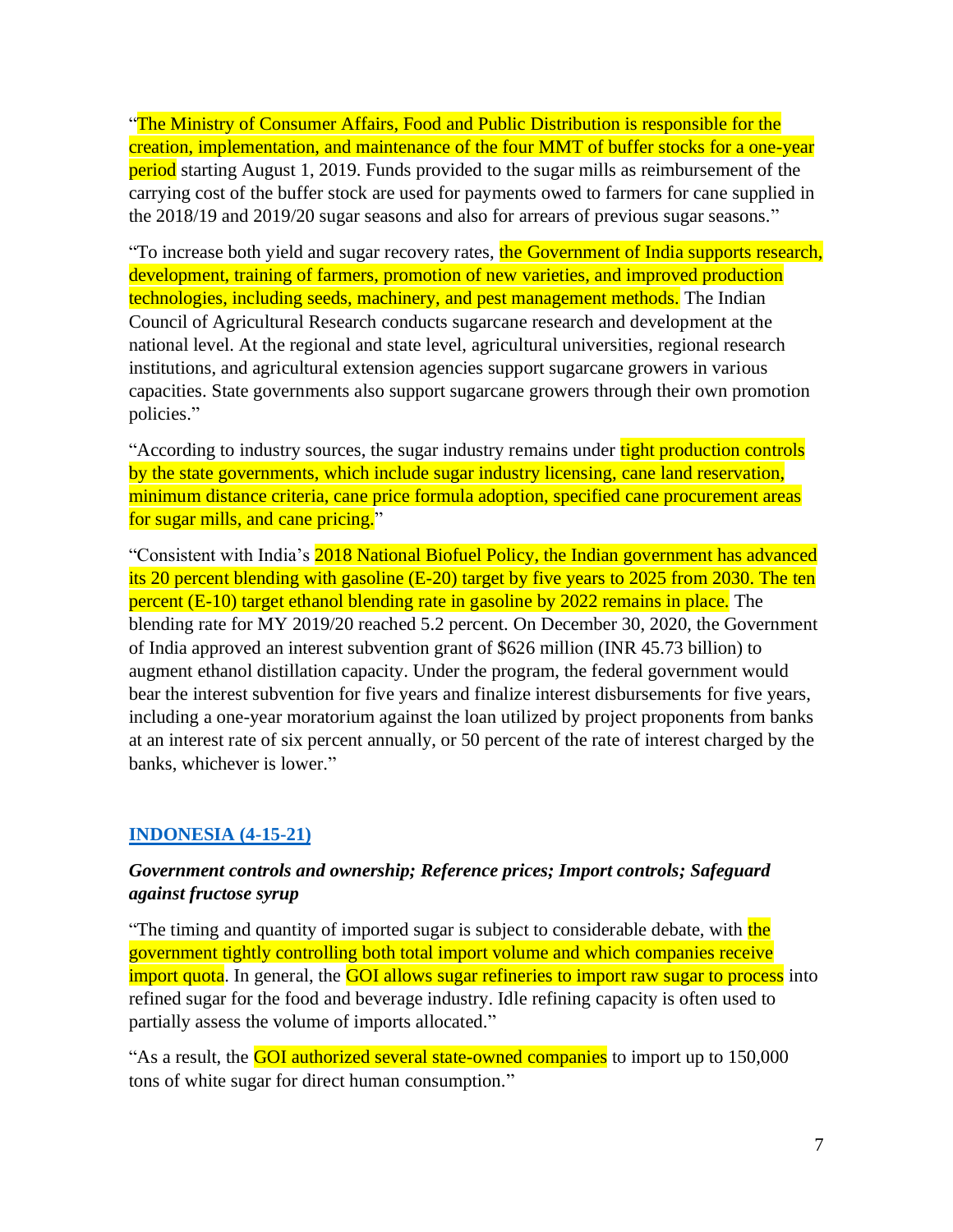"Refined sugar produced from *imported raw sugar is prohibited from being distributed* to retail markets for human consumption."

"Indonesia's state-owned sugar mills are aging, with approximately 37 out of 43 over 100 years old."

"Despite increasing white sugar production costs, Ministry of Trade (MOT) maintains its retail reference price for sugar as stated in MOT regulation 7/2020 (ID2020-0008)."

"The GOI expects the food and beverage industry to consume domestically produced refined sugar, although industry with specific refined sugar requirements unavailable from domestic producers may still import a limited amount of refined sugar to meet demand. The GOI normally issues import allocations for raw sugar at the beginning of the calendar year. These allocations are subject to change when certain sugar products cannot be sourced domestically."

"A recent investigation by the Indonesian Trade Safeguard Committee (KPPI) found domestic industry suffered serious losses due to a surge in imports of fructose syrup products. As a result, on September 9, 2020, the Ministry of Finance issued regulation 126/2020 on the Imposition of Safeguard Duty on Imports of Fructose Syrup. All products under HS Code 172.60.20 are subject to the regulation. The safeguard duty is in addition to general the import duty (Most Favored Nation); or additional preference based on import duties for goods traded under international trade agreement schemes."

## **[JAMAICA \(4-14-21\)](https://apps.fas.usda.gov/newgainapi/api/Report/DownloadReportByFileName?fileName=Sugar%20Annual_Kingston_Jamaica_04-15-2021)**

#### *Government-supported R&D; Government marketing; Transportation subsidy*

"In supporting the flailing sugar industry, the GoJ has subsidized the transport of farmer reaped sugar cane to factories to be processed."

"The Ministry of Agriculture and Fisheries (MOAF) governs the policies for the operation of Jamaica's sugar industry. The policies address land usage, irrigation, subsidies and other areas. The Sugar Industry Authority (SIA) is the regulatory body under MOAF which controls the industry in the areas of arbitration, research and development, monitoring and evaluation. The marketing of sugar and molasses is also regulated by the SIA."

## **[KENYA \(4-30-21\)](https://apps.fas.usda.gov/newgainapi/api/Report/DownloadReportByFileName?fileName=Sugar%20Annual_Nairobi_Kenya_04-15-2021)**

#### *Import quota, tariffs and safeguard measures; Government ownership and investment*

"Sugar imports are forecast to decrease following the **capping of an import quota** on sugar by the Government of Kenya (GOK) in January 2021."

"In recent years, **GOK and** the private sector have invested heavily in enhancing mills."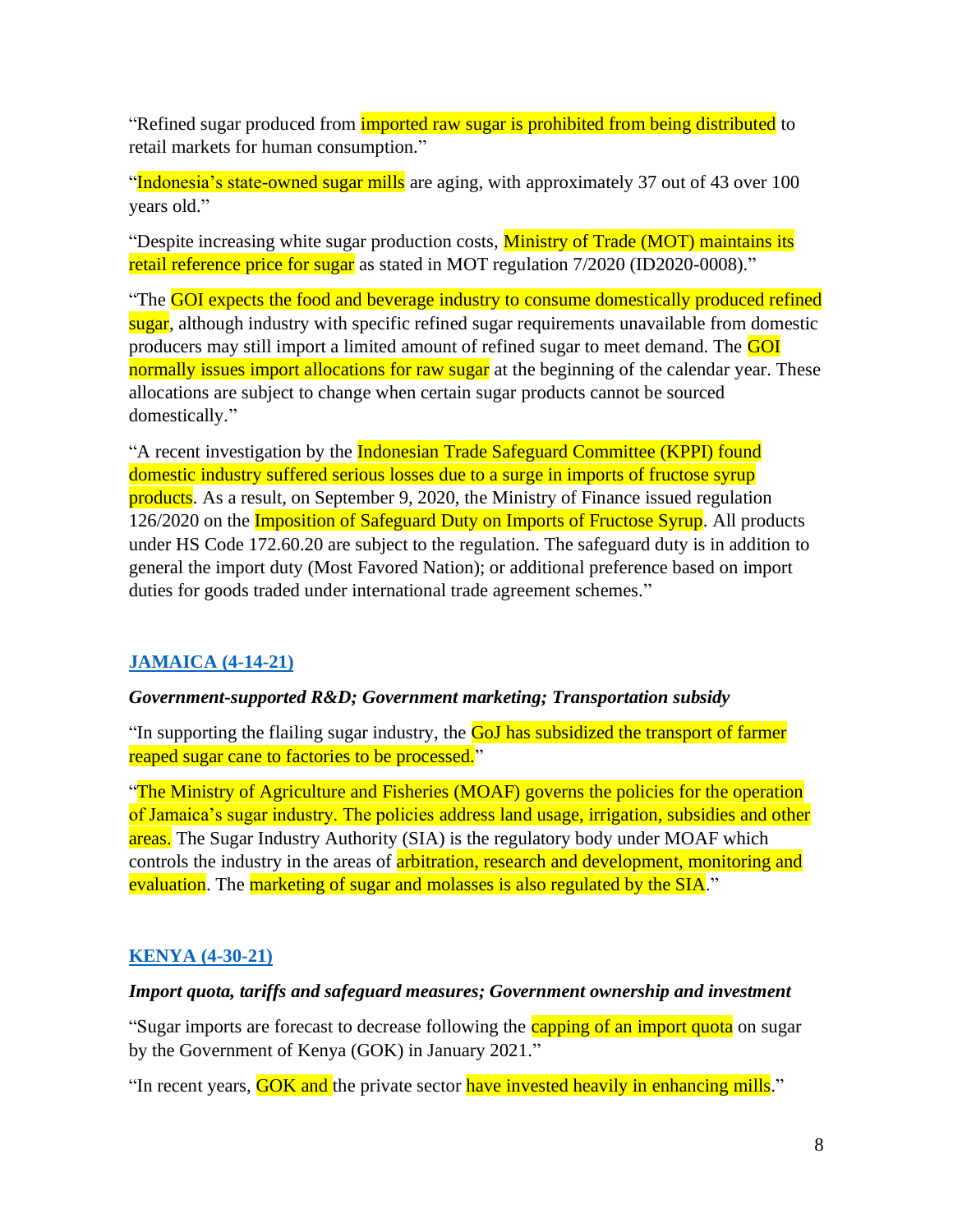"Kenya assesses a duty on unrefined sugar imports from Non-COMESA and East African Community (EAC) countries at 100 percent ad varolem. Refined sugar is assessed at 10 percent ad varolem and administered by the Tax Remission for Exports Office (TREO). TREO is a GOK program that promotes export manufacturing for key exporters of sugar to Kenya from non-COMESA countries such as India, Thailand, and Guatemala."

"In December 2020, COMESA granted Kenya a two-year extension of a sugar import safeguard which began in March 2021 and lasts until February 2023. To maintain the safeguard, Kenya is required to share with other COMESA member states how it calculates its projected sugar deficit and prioritize imports from COMESA in offsetting the deficit. COMESA also requires Kenya to meet other conditions to maintain the safeguard. This includes providing COMESA a detailed roadmap on how it intends to enhance its sugar sector competitiveness during the extended safeguard period; ensuring that the issuance process for import permits is transparent, fast, and efficient; and sending COMESA a projected deficit in January of each year which uses production and consumption data."

"At the farm level, sugar cane prices are determined and set by GOK's Sugarcane Pricing Committee (SPC). Currently, SPC has approved a price of Ksh 4,040 (\$37.06) per MT of cane."

"In July 2020, GOK started a revitalization program to make the sugar industry more efficient, diversified, and competitive. Under the program, GOK committed to write-off all debt and tax liabilities owed to the Government for state mills and growers by June 30, 2009. Under the program, GOK also intends to lease five state-owned mills on long-term leases to parties who agree to re-develop them. As a condition for redevelopment, lessees will have to commit to raising incomes for farmers and increasing profits at the mill by diversifying the production of ethanol, co-generating electricity, and producing other valueadded products such as industrial and pharma-sugar. GOK has also published new regulations to strengthen regulatory measures in the sugar sector."

#### **[MEXICO](https://apps.fas.usda.gov/newgainapi/api/Report/DownloadReportByFileName?fileName=Sugar%20Annual_Mexico%20City_Mexico_04-15-2021) (4-15-21)**

#### *Direct payments*

"However, an *increase in planted area is expected due to government cash support* to cane producers through the Production for Wellbeing Program."

"In MY 2020/21, the Government of Mexico gave economic support of \$7,300 pesos (U.S.)" \$340) total per sugar cane producer (up to 20 hectares) through the "Production for Wellbeing" program, aimed to strengthen the income of producer families and to sustain and promote production. The support was conditioned on **producers investing in actions that** would improve orchards' productivity, and funds had to be dedicated to the renewal of plants, fertilizer application, investment in irrigation or other water management systems, phytosanitary management, and agronomic practices. The program is expected to continue indefinitely."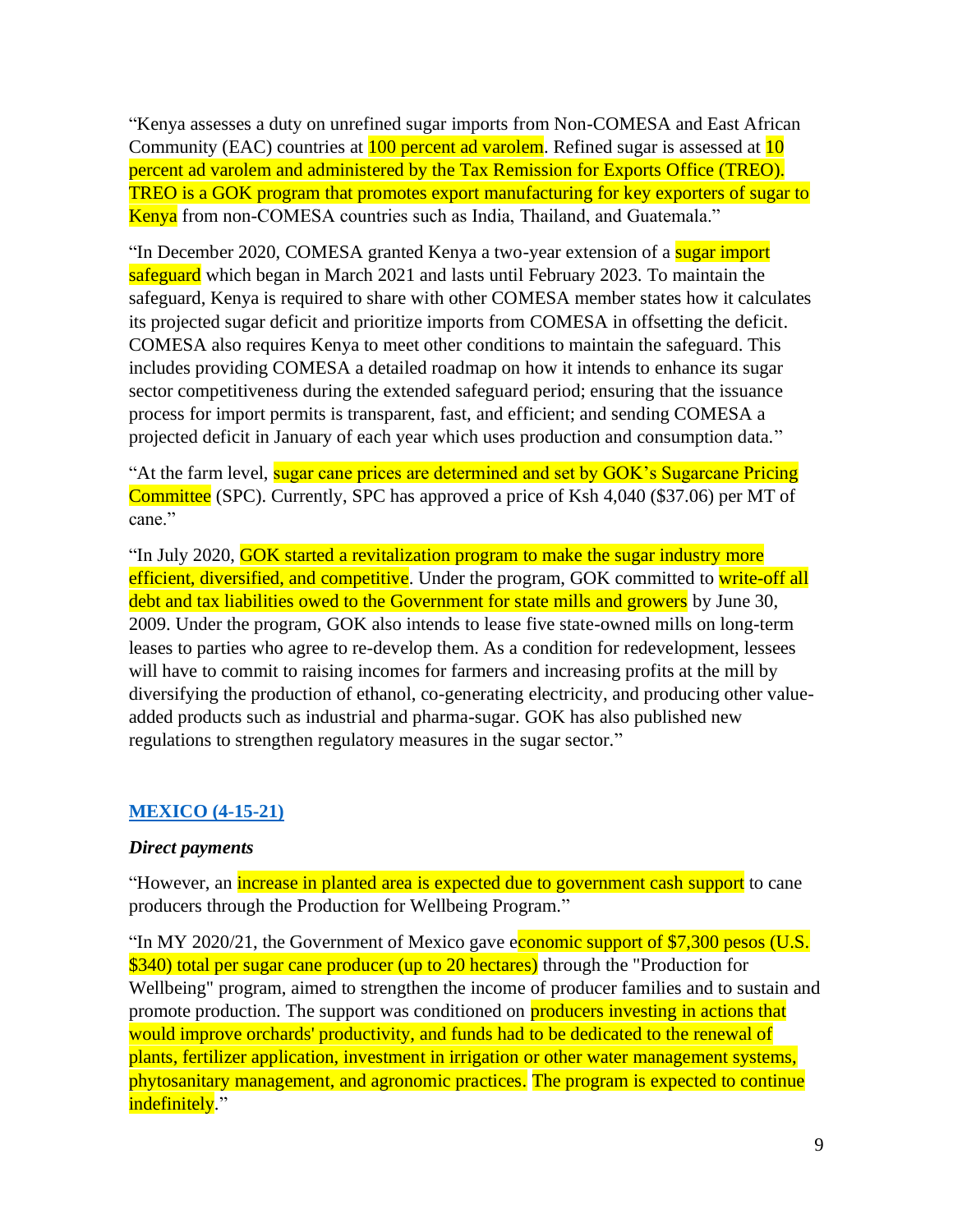## **[NICARAGUA \(5-7-21\)](https://apps.fas.usda.gov/newgainapi/api/Report/DownloadReportByFileName?fileName=Sugar%20Annual_Managua_Nicaragua_04-15-2021)**

#### *Price support; Vitamin A enrichment requirement (non-tariff import barrier)*

"Policy: The Government of Nicaragua does not set sugar prices, nor does it provide subsidies or special credit programs for sugar production or export. However, the sugar industry does benefit from relatively high domestic prices compared to sugar prices in the international markets.

Marketing: Sugar for **national consumption is fortified with vitamin A** and packaged in bags of 0.4, 0.8 and 2kg.."

#### **[NIGERIA \(5-4-21\)](https://apps.fas.usda.gov/newgainapi/api/Report/DownloadReportByFileName?fileName=Sugar%20Annual_Lagos_Nigeria_04-15-2021)**

#### *Tax incentives; Import restrictions and taxes; Government bank preferential loans*

"Nigeria's sugar industry is facing serious challenges despite efforts by the Government of Nigeria (GON) to create self-sufficiency in sugar production and reduce raw sugar imports."

"In 2012, the Government of Nigeria approved and launched the National Sugar Master Plan (NSMP), a policy document that contains the strategic road map for the development of the sugar sector as well as the enactment of the conducive policy environment for its implementation. The policy positions the sector to attract investments in domestic production through backward integration program, offering credit facilities and tax incentives to investors, while at the same time imposing duties on imported raw and refined sugar."

"Nigeria continues to employ trade restrictive measures despite being a member of the World Trade Organization (WTO). These burdensome policies include high tariffs and foreign exchange control, as well as levies, import bans, and other measures to protect its domestic agricultural production"

"The Central Bank of Nigeria (CBN) is also supporting the participating companies with long term funding through (Commercial Agricultural Credit Scheme (CACS) and Real Sector Support Finance 8 (RSSF)) to purchase equipment and Anchor Borrower Program window for the outgrowers to produce quality sugar cane."

"The National Sugar Development Council through the NSMP has pushed through the measure that requires raw sugar imports (For 2019-2021), raw sugar imports are assessed a 10 percent duty, plus an additional 30 percent levy. Refine sugar imports (2019-2021) are assessed a 20 percent duty, plus an additional 75 percent levy."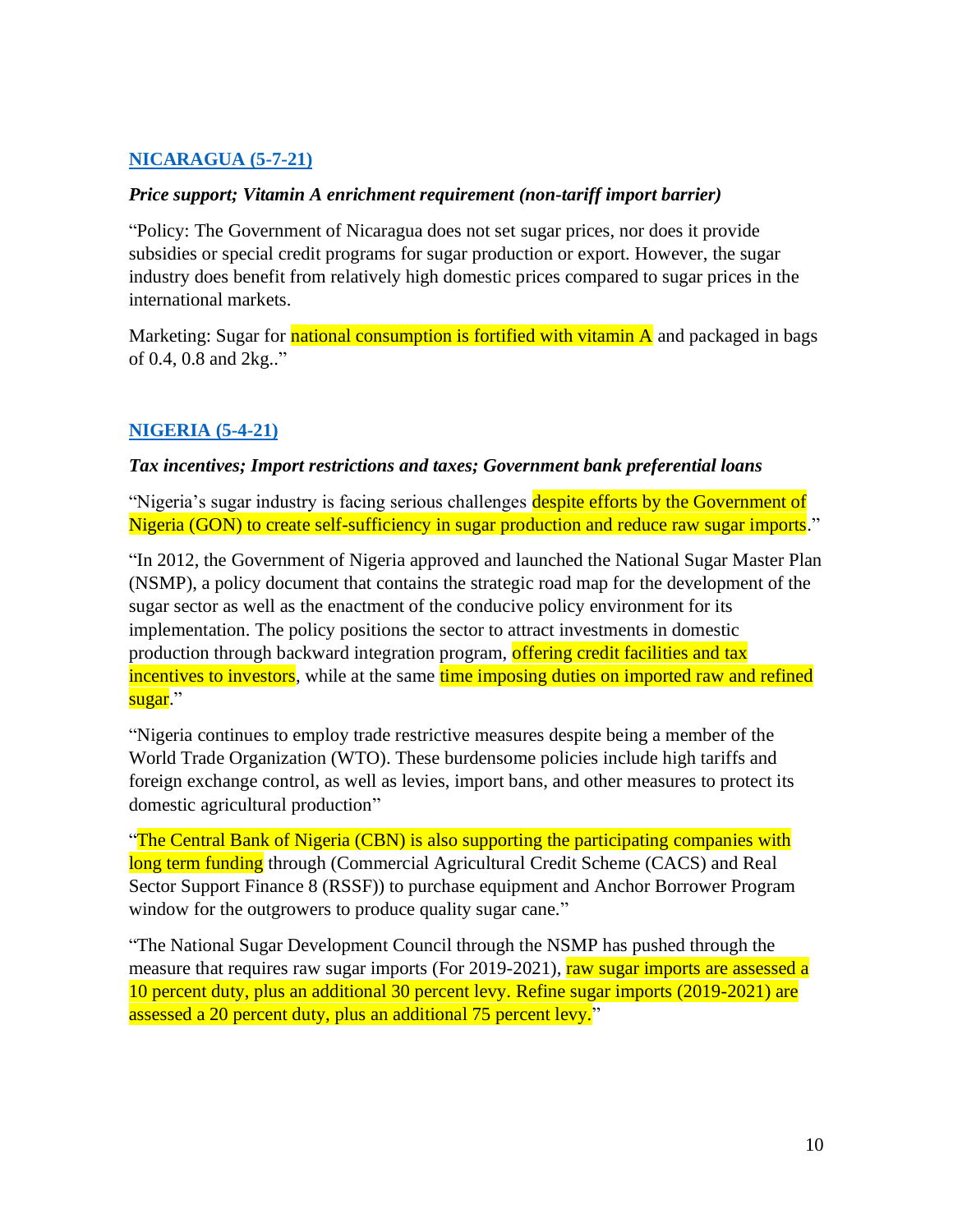## **[PAKISTAN \(4-22-21\)](https://apps.fas.usda.gov/newgainapi/api/Report/DownloadReportByFileName?fileName=Sugar%20Annual_Islamabad_Pakistan_04-15-2021)**

## *Government price control; State/provincial price and Government-supported R&D; Strategic stockpiling*

"Instability in sugar availability for end users and sugar prices is expected to continue mainly due to government pricing and management policies influencing the decisions of sugar producers to distribute product."

"This year, sugarcane farmers received good procurement prices. The government also supported farmers by directing sugar mill owners to pay sugarcane producers for the outstanding product that had been delivered to mills over the past few years. Based on the assurances of receiving a minimum support price (MSP) and on an increase in the procurement price…"

"The provincial governments set procurement prices for sugarcane in consultation with representatives from both the sugar industry and farmers' organizations and based on recommendations from MNFSR and the provincial ministries of agriculture, food, and industry."

"The provincial governments support research, development, training of farmers and transfer of new technologies to growers in order to raise cane yields and sugar recovery rates."

"The government is providing an untargeted **subsidy through state-controlled Utility Stores**" by selling sugar to those members of the general public in geographic proximity to a Utility Store at Rs. 68 per Kg (\$442 per ton) whereas industry end users and other members of the general public without access to a Utility Store, must pay significantly more - approximately Rs. 98.12 per Kg (\$637 per ton) at prevailing open market prices."

"The Trading Corporation of Pakistan (TCP), a government entity that supplies the state**owned** Utility Stores Corporation (USC), maintains reserves by procuring sugar from domestic sources or through imports pursuant to government policy. This arrangement helps in maintaining adequate sugar supplies and in controlling sugar prices in the domestic market."

## **[PERU \(4-21-21\)](https://apps.fas.usda.gov/newgainapi/api/Report/DownloadReportByFileName?fileName=Sugar%20Annual_Lima_Peru_04-15-2021)**

#### *Government ownership; Price band system*

"The Government of Peru still owns shares in two sugar mills, Pomalca and Tuman. These mills have not found investment partners to finance improvements in efficiency and profits. In an effort to encourage investment in these companies, the government is auctioning its shares to interested private sector companies. In recent years, problems in these two companies have generated social unrest and accusations of corruption."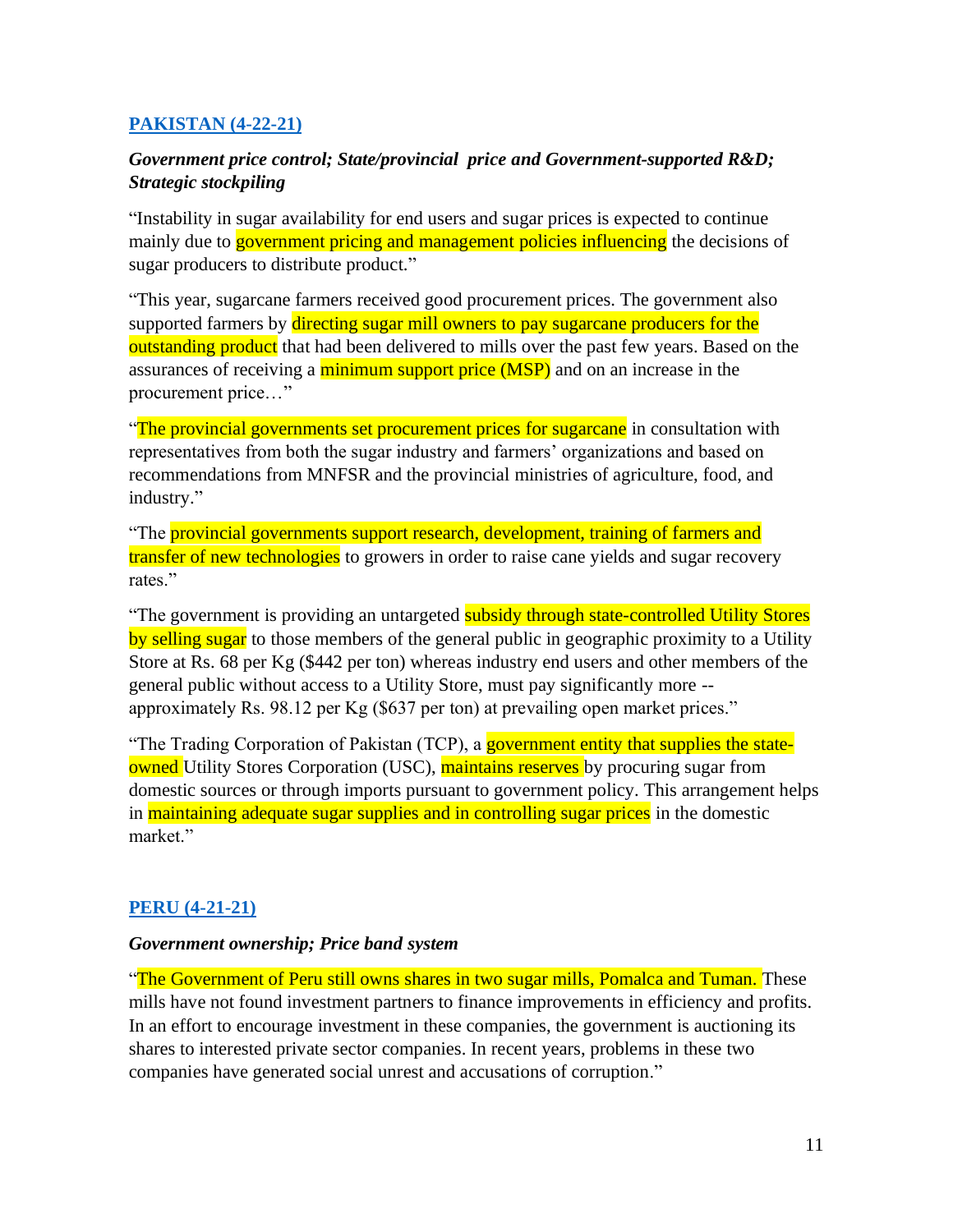"Sugar is included in the Peruvian Price Band System. On March 28, 2016, the Government of Peru reduced the additional duty assessed on sugar by the price band when it published Supreme Decree 055- 2016-EF. As a result, the floor price of the band fell from \$648 to \$518, and the ceiling price decreased from \$778 to \$644."

## **[SOUTH AFRICA](https://apps.fas.usda.gov/newgainapi/api/Report/DownloadReportByFileName?fileName=Sugar%20Annual_Pretoria_South%20Africa%20-%20Republic%20of_04-15-2021) (4-15-21)**

### *Government control; Reference price; Import-duty authority; Consumption incentives; Single-desk exporting; Import tariff and minimum price control; Export control*

"The South African Sugar Association (SASA) is funded by both growers and milling companies, and is the highest decision making authority in the industry on common issues for sugar cane growers and sugar millers. SASA provides support services to the entire industry's value chain including the export of all the raw sugar, cane testing, and policy advocacy. SASA was established by the Sugar Act of 1978 and is under the authority of the Department of Trade, Industry and Competition (DTIC). The South African Sugar Research Institute (SASRI) is a division of SASA and conducts scientific research on sugar cane varieties, pests, diseases, and crop protection. SASRI also provides extension and meteorology services for the industry."

"South Africa applies the Dollar Based Reference Price (DBRP) mechanism to ensure that, inclusive of the duty, the DBRP (currently US\$680 per ton), is the lowest price that an importer will pay for imported sugar. In the event that the import prices are lower than the DBRP, an *import duty is applicable*, while an import price higher than the DBRP would result in no import duties payable."

"The objective of the Master Plan is to ensure the long-term sustainability and profitability of the sugar sector in South Africa. The masterplan aims to achieve this over the next three years by, among other things, increasing local market sugar by 300,000 MT through committing manufacturers to prioritize locally grown and manufactured sugar in their product ranges; improving import protection; the development of small-scale growers and increasing transformation in all sectors of the industry; production diversification support and the potential restructuring of the industry."

"The South African Sugar Association is by law the only organization permitted to export raw sugar produced in South Africa. Sugar milling companies are only permitted to export refined sugar. South Africa always exports its surplus raw sugar regardless of the global prices and sometimes at a loss because of the domestic sugar regulations that stipulate that the price of cane paid to sugar cane growers should be based on revenue obtained from the sugar sales in the local and export market for that specific season. The South African sugar industry provides a rebate (discount) to domestic manufacturers to promote the sale and use of locally produced sugar."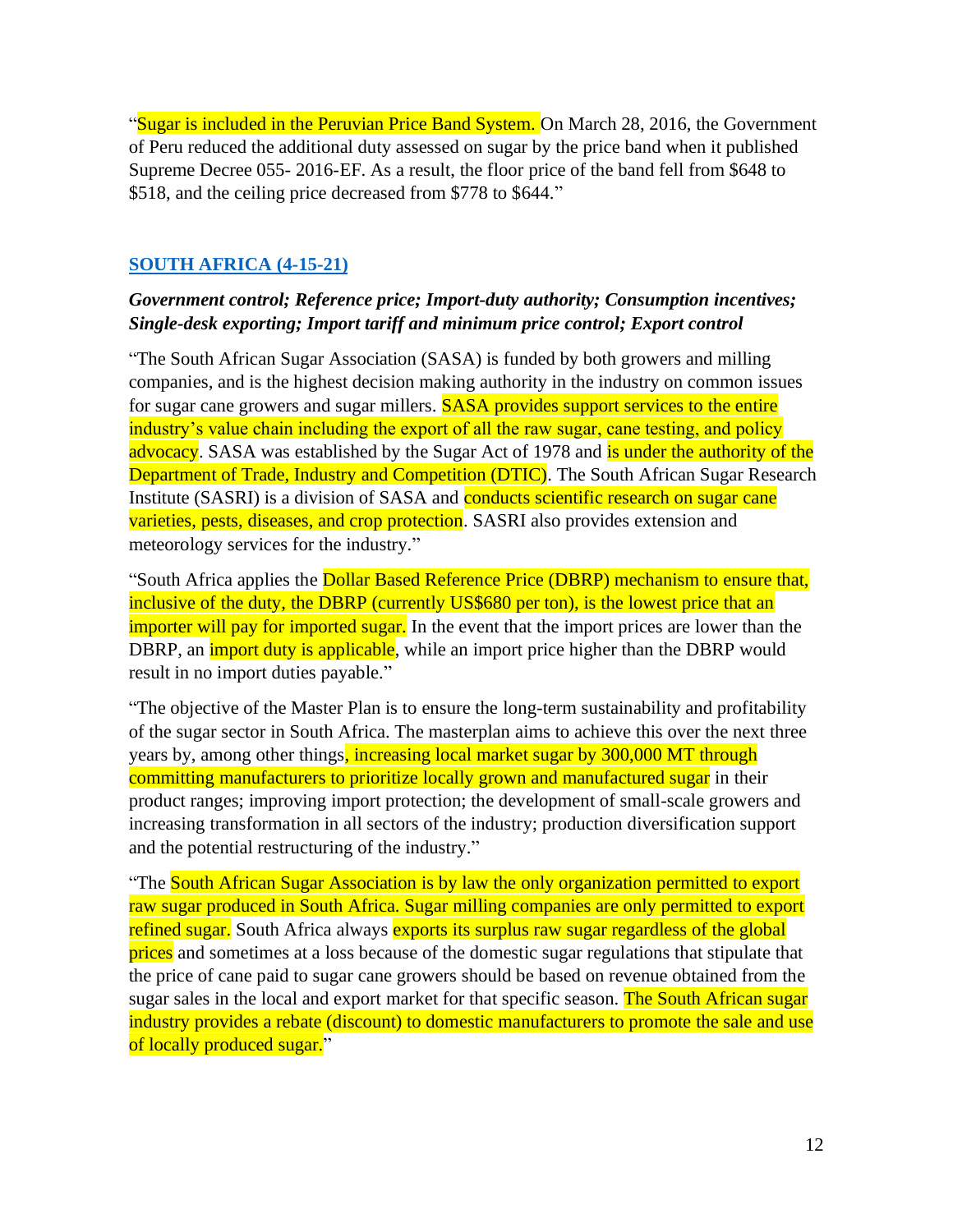## **[THAILAND \(4-9-21\)](https://apps.fas.usda.gov/newgainapi/api/Report/DownloadReportByFileName?fileName=Sugar%20Annual_Bangkok_Thailand_04-15-2021)**

## *Strategic stockpiling requirement; Price support; Retail price ceiling; Direct subsidies to growers*

"Sugar mills are required to hold combined safety stocks of 250,000 metric tons per month, which is equal to a month of average monthly domestic sugar consumption."

"Domestic sugar price is derived from the combined average production cost of sugarcane and sugar including overhead costs and margin. Currently, the domestic average wholesale ex-factory price for white sugar is 17.25 baht/kg (25 cents/lb.). The government still maintains a sugarcane price support program under the Cane and Sugar Act B.E. 2527 (1984). For MY2020/21, the minimum price for sugarcane was set at 920 baht per metric ton."

"Sugar is still listed on the Ministry of Commerce's List of Controlled Goods and Services despite the deregulation of the ex-factory wholesale price of sugar. As a result, the retail ceiling price for sugar remains unchanged at approximately 23.5 baht per kilogram (34 cents/lb). The retail ceiling exists to protect consumers from upward price fluctuations. Even though the government has changed the method of computation, the market price of domestic wholesale sugar at 17.25 baht/kg (25 cents/lb.) remains higher than world market price, which is around 12-13 baht/kg. (17-18 cents/lb.) This price difference will be collected from sugar mills to fund the state-run Cane and Sugar Fund (CSF), which subsidizes cane growers when market prices of sugarcane are lower than the intervention prices."

## **[TURKEY \(4-16-21\)](https://apps.fas.usda.gov/newgainapi/api/Report/DownloadReportByFileName?fileName=Sugar%20Annual_Ankara_Turkey_04-15-2021)**

*Production and marketing quotas; Ethanol blend requirement; Sugar and HFCS import tariffs; Export restriction; Stocks requirement; Government ownership, marketing, and support of R&D; Price controls; Input subsidies*

"Production of sugar beets, and consequently sugar, is limited to the quotas specified by the Turkish Government."

"The regulation on blending ethanol produced from domestic agricultural products with gasoline was first introduced in 2013 to comply with renewable energy policies, reduce import dependency in energy, and support the agricultural sector, according to Turkey's Energy Market Regulatory Authority. The percentage of ethanol blended with gasoline types was raised to 3 percent from 2 percent in 2014."

"If imported for the domestic market, the tariff on sugar is 135 percent. The high fructose corn syrup (HFCS) tariff is also 135 percent."

"Due to an **export restriction on sugar** which started in May 2020 as a measure related to Covid-19, Turkey exported only 773 MT of sugar."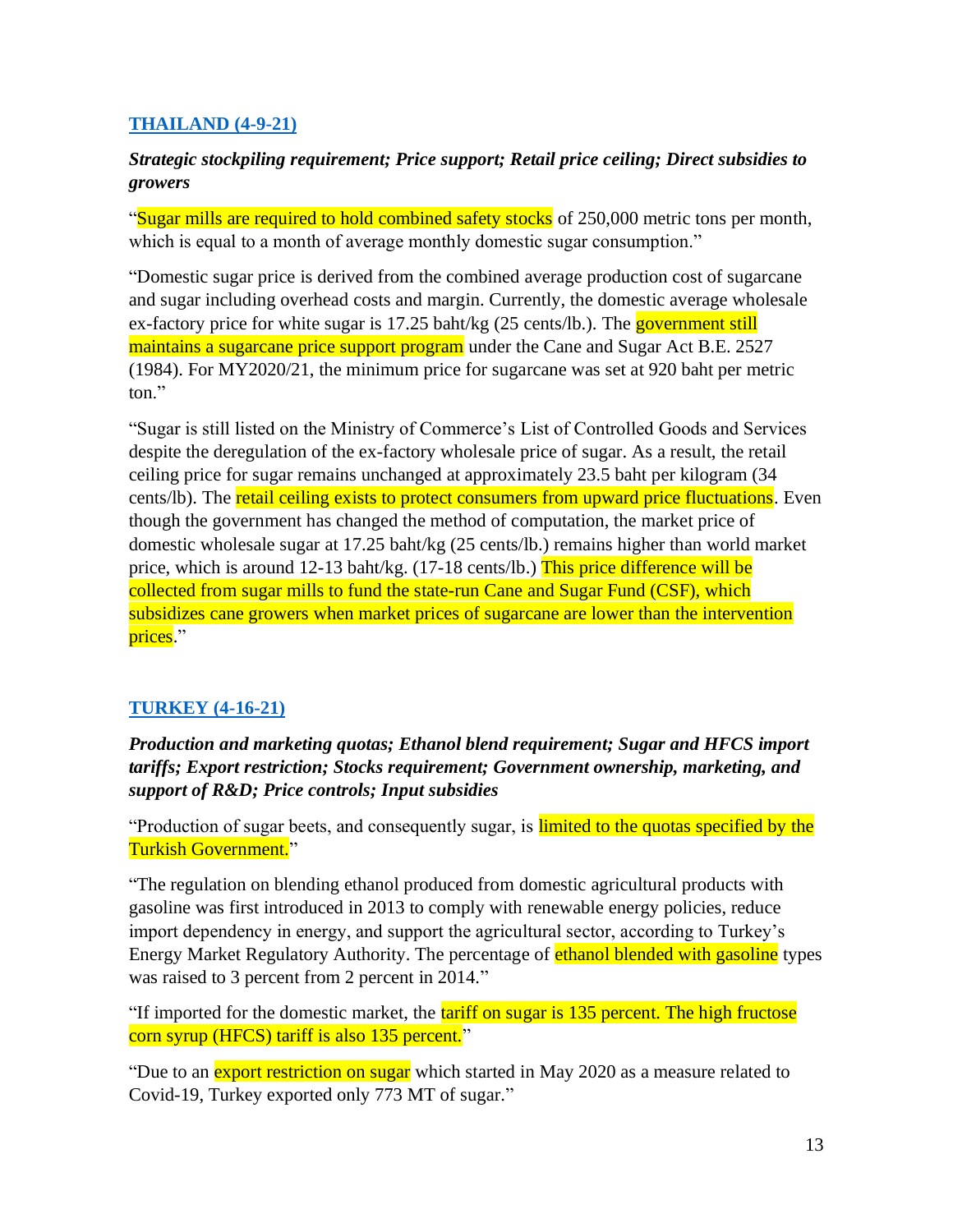"The government's quota system discourages stocking of sugar by the companies, except the security reserves ('B' quota)."

"The **state-owned Turkseker**, private producers, wholesalers, and retailers handle the marketing of sugar."

"At the beginning of the harvest period, the government announces a **base procurement price** (for a polarity rate of 16), and the factories pay the farmers according to the polarity rate (the amount of sugar obtained from a beet) of their beets, relative to the base price."

"The government also gives support for fertilizer (80 TL/ha), and gasoline (150 TL/ha) as announced in Official Gazette on November, 5, 2020."

"At the end of the production period, the factories market their allocated 'A' quota sugar within Turkey at the price announced by the Sugar Board, and any excess amount is either exported or sold at international market prices to exporting companies to be used in their confectionary products, which is called the 'C' quota."

"Turkiye Seker Fabrikalari A.S. (Turkseker) is a government entity and the largest sugar producer in Turkey, with 15 sugar factories, though not all of them operate every year. Under Turkseker there are also four alcohol/bioethanol plants, farm machinery plants, a seed treatment plant, and a Sugar Institute for research purposes."

## **[UKRAINE \(4-5-21\)](https://apps.fas.usda.gov/newgainapi/api/Report/DownloadReportByFileName?fileName=Sugar%20Annual_Kyiv_Ukraine_04-15-2021)**

## *Import tariff*

"Ukraine maintains 50 percent import duty for all imported sugar both raw and processed (HS Code 1701 and all its subcodes)."

"Law #1115 decreases the VAT rate to 14 percent from the previous rate of 20 percent for several commodities intended for processing, including sugar beets. One may consider that sugar processors have been beneficiaries of Law #1115, because farm-gate prices for sugar beets will be 6 percent lower for processors"

## **[VENEZUELA \(4-26-21\)](https://apps.fas.usda.gov/newgainapi/api/Report/DownloadReportByFileName?fileName=Sugar%20Annual_Caracas_Venezuela_04-15-2021)**

#### *Government ownership; Import control; Consumption subsidy*

"There are 10 public-owned sugar mills in the country; however, according to industry contacts, in MY 2020/21 only two are operational."

#### "The Maduro regime is currently prioritizing and authorizing raw sugar imports.

Historically, Venezuelan state-owned firms imported raw sugar for domestic processing in public mills. The public firms then distributed the domestically produced sugar at a fixed price."